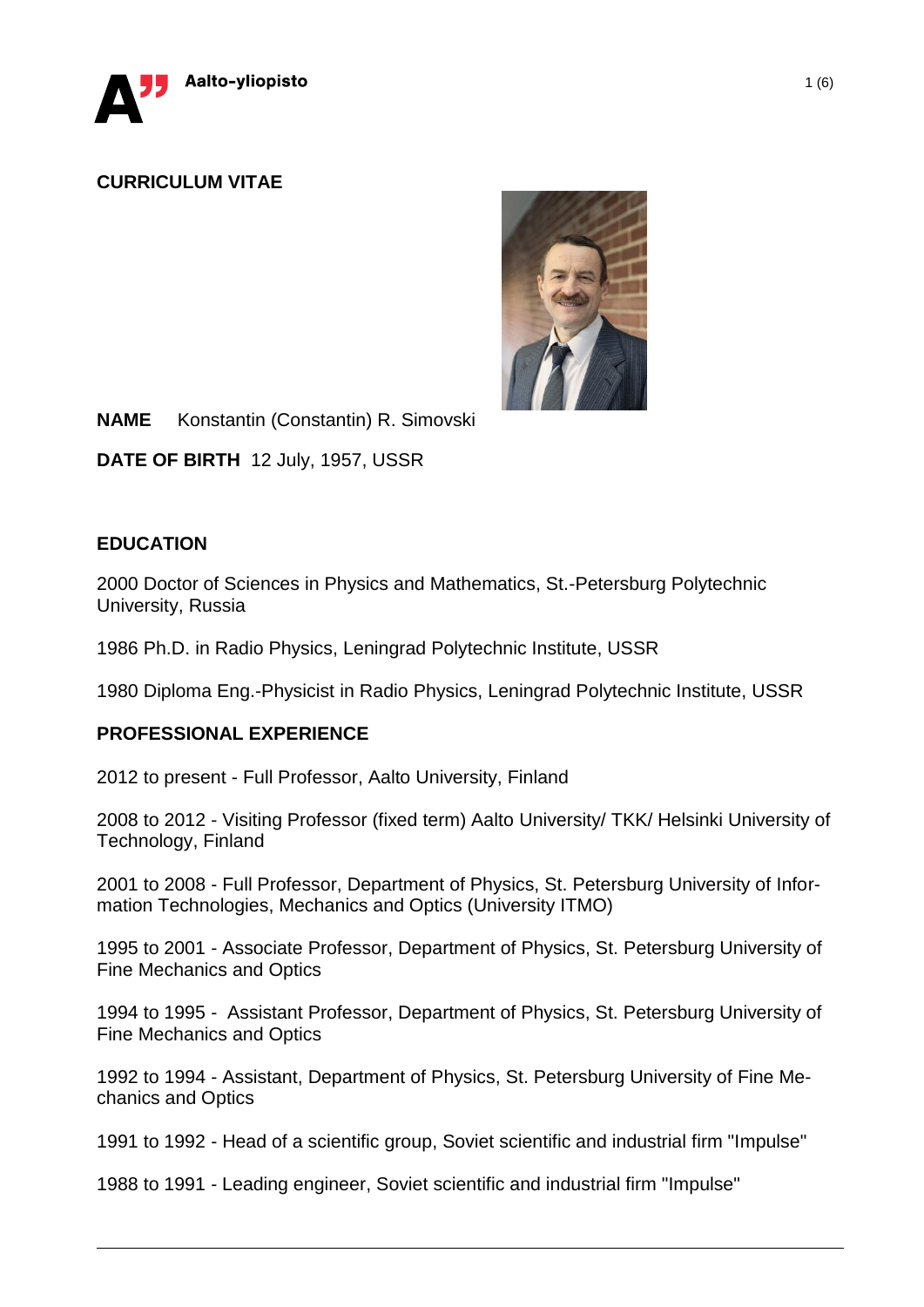

1987 to 1988 - Senior engineer, Soviet scientific and industrial firm "Impulse"

1980 to 1987 - Engineer, Soviet scientific and industrial firm "Impulse"

# **TEACHING AND RESEARCH**

### **Teaching awards and qualifications**

2001 Title of Professor, granted by the National University of Informational Technologies, Mechanics and Optics (former State Institute of Fine Mechanics and Optics), St. Petersburg, Russia

2001 Title of Soros' Associate Professor (teaching award, 1400 USD), granted by the George Soros' International Science Foundation (ISSEP)

2000 Title of Soros' Associate Professor, ISSEP

1999 Title of Soros' Associate Professor, ISSEP

1997 Title of Docent, University of Fine Mechanics and Optics, St. Petersburg, Russia

### **Courses taught**

#### B. Sc. (in Russian):

- classical and relativistic mechanics (8-16 lectures),
- thermodynamics and molecular physics (8-16 lectures),
- electric and magnetic phenomena (8-16 lectures),
- oscillations and waves (4-8 lectures),
- classical optics (8-16 lectures),
- thermal radiation (2-4 lectures),
- elements of quantum optics (2-4 lectures)
- Eléments des dispositifs sémiconductrices (4 lectures, **in French**)

#### M. Sc (**in English**):

- Elements of the field theory and guided waves (12 lectures)
- Electromagnetic compatibility (12 lectures)

#### PhD students (**in English**):

- On the electrodynamics of media with weak spatial dispersion (4 lectures)
- Microscopic theory of metamaterials (8 lectures)
- Metamaterials from inside (10 lectures) –updated previous course

## **Research supervision**

#### Ph.D. theses

Supervisor: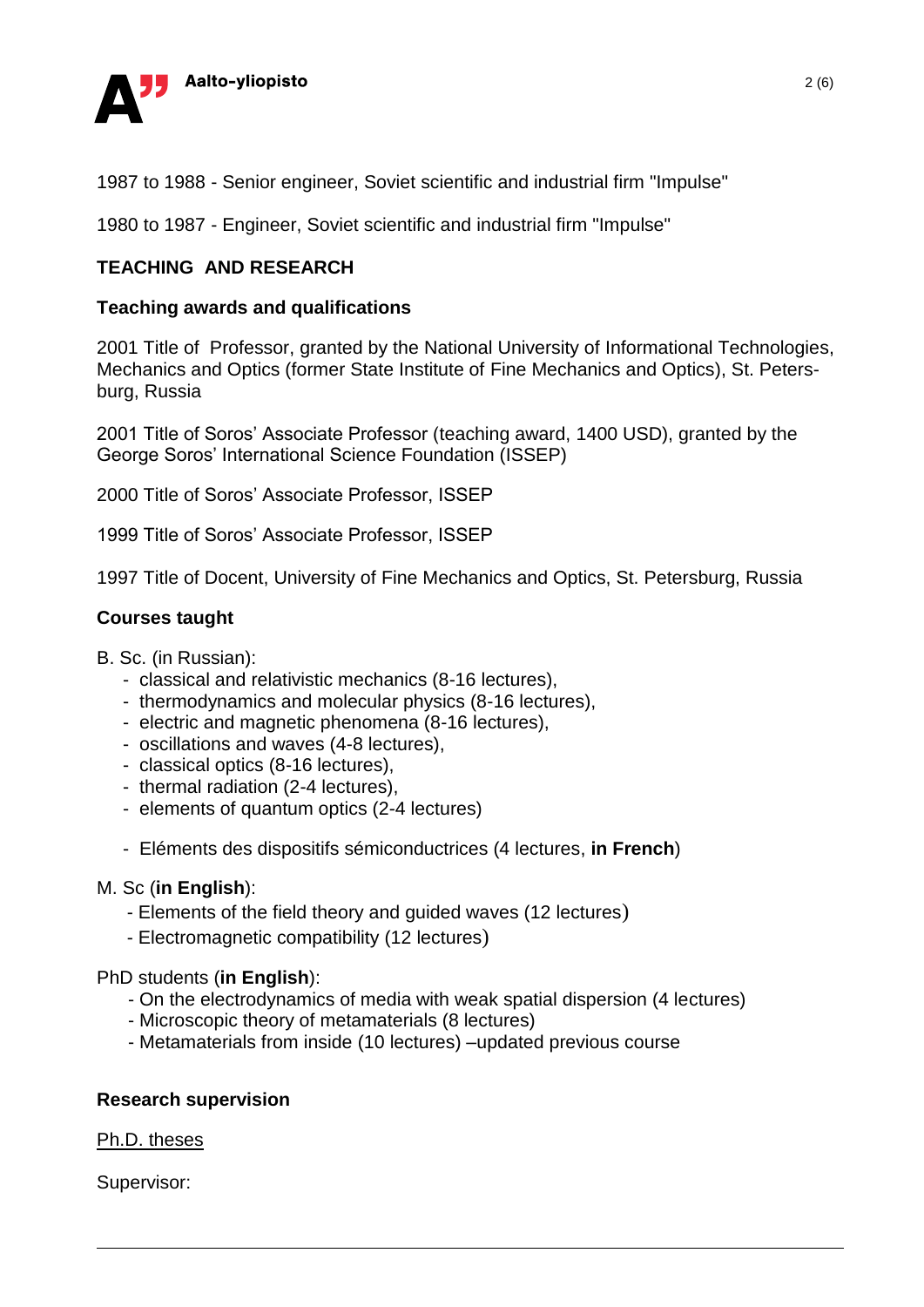

Pavel Belov (University ITMO) – 2003 Mikhail Kondratiev (University ITMO) – 2003 Konstantin Strokov (University ITMO) – 2005 Irina Melchakova (University ITMO) – 2008

Instructor: Min Qiu (KTH, Stockholm) – 2001, Bernard Bayard (University of St. Etienne, France) – 2002, Olli Luukkonen (Aalto University) – 2009

Examiner, opponent, rapporteur, jury member: more than 20 theses in Russia, 4 theses in Europe (Eric Verney, University Paris-VI, Chadi Nader University of St. Etienne, Jorgen Rumprecht, KTH, Stockholm, Virginie Ponsinet, University Bordeaux-I)

Current doctoral students: Dmitry Morits, Mohammad Albooyeh (defenses are planned in 2014), Mohammad Mirmoosa, Mikhail Omelyanovich  $(1<sup>st</sup>$  year postgraduates)

#### M.Sc. theses

Supervisor: Pavel Belov (University ITMO) – 2000, Mikhail Kondratiev (University ITMO) – 2000, Konstantin Strokov (University ITMO) – 2002, Lev Naumov (University ITMO) – 2003, Irina Melchakova (University ITMO) – 2005

#### B.Sc. diploma works

Supervisor: Pavel Belov (University ITMO) –1998, Mikhail Kondratiev (University ITMO) – 1998, Konstantin Strokov (University ITMO) –2000, Lev Naumov (University ITMO) – 2001, Irina Melchakova (University ITMO) –2003

#### Grants in Russia:

-Grants of the Russian Foundation for Basic Research in: 1996-1998 (project leader), 2001-2003 (project leader);

-Research grants of Russian Ministry of Education in Optical devices: 1998-1999 (project leader),

-Research grants of Russian Ministry of Education in Radio engineering: 1998-1999 (project leader), 2000-2001 (project leader), 2001-2002 (project leader), 2003-2004 (project leader)

#### Grants in Sweden:

-Visby individual research grant of the Swedish Institute in 1999;

-The Swedish Academy grant for a joint project with Russia "Metal Photonic Crystal Antennas" in 1999-2002 with Sailing He (co-director from Sweden)

## **Grants in Finland:**

-FP7 project ECONAM (Electromagnetic characterization of nanostructured materials), scientific coordinator, 2008-2011

-FP7 project METACHEM (Nanochemistry and self-assembly routes to metamaterials for visible light) - principal investigator and contact person of Aalto's team, 2009-2013; -Finnish Academy project NANOMETA (Magnetophotonics, plasmonics and nanooptics of heterogeneous metamaterials) – project leader, 2010-2013;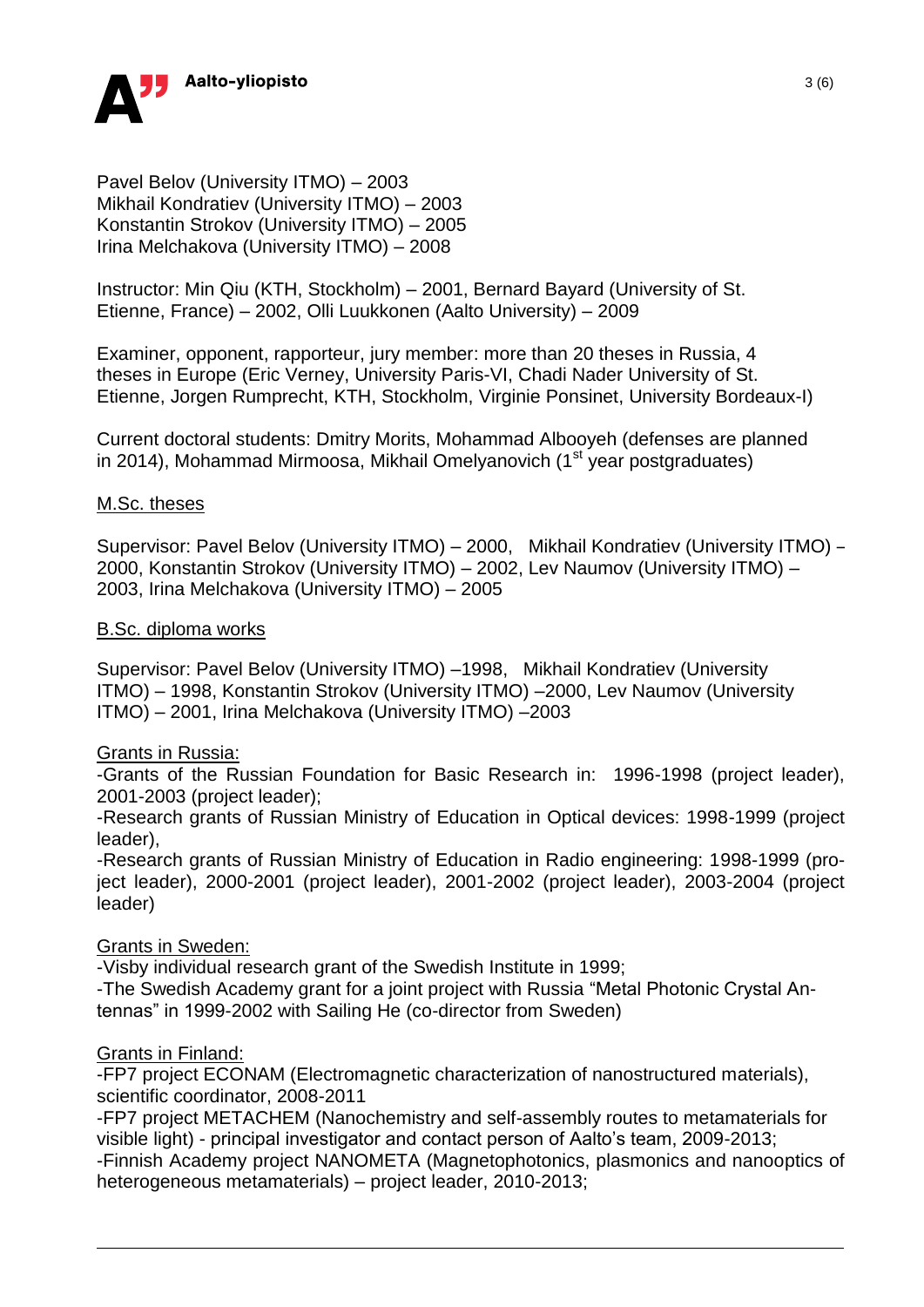

-Pre-seed project of the Aalto Center of Entrepreneurship (Custom design solar cells enhanced by nanoantennas) – project leader, 2012;

 - Project of the ELEC school, Aalto University EffiNano (Efficient energy harvesting in advanced nanostructures) –workpackage leader, 2012-2014.

Scientific awards in Finland: Nokia Fellowship in 2001.

h-index (Oct. 1, 2013): ISI Web of knowledge – **30**, Scopus – **32**, Google Scholar - **37**

Citation Report Author=(Simovski C OR Simovsky C OR Simovskii K OR Simovski K OR Simovsky K) Timespan=All years. Databases=SCI-EXPANDED, SSCI, A&HCI, CPCI-S, CPCI-SSH.

This report reflects citations to source items indexed within Web of Science. Perform a Cited Reference Search to include citations to items not indexed within Web of Science



## Other recognitions:

1. For a cycle of works (written in co-authorship with Constantin Simovski) Dr. Pavel Belov (presently Professor and Laboratory Head in the University ITMO, St. Petersburg) gained in 2009 the title "The best young scientist of Russia" in the nomination "Physics and Mathematics" for researchers under 35. The title implies a keen competition and is accompanied by the personal award of the Russian Presidential Foundation (80 KEUR). The medal and money are offered personally by the President of Russia in presence of the head of institution where the winner works, the members of his family and 1-2 main coauthors of the awarded publications. On Feb. 10, 2010, this group of persons (comprising C. Simovski as the main coauthor of the winner) was received and congratulated by President D. Medvedev in Kremlin.

2. Papers authored and co-authored by C. Simovski were several times selected for Virtual Journals and Exclusive Collections of Highlights: e.g. *Phys. Rev. B*, Vol. 73, 045102 (1-12), 2006; *Phys. Rev. B*, vol. 79, p. 045111, 2009; *Optics and Spectroscopy,* Vol. 107, 726–753, 2009; *J. Optics,* Vol. 13, 013001 (1-22), 2011.

3. C. Simovski was an invited speaker in more than 20 scientific conferences and a keynote speaker in Metamaterials'2013 (Bordeaux, Sept. 19-25, 2013)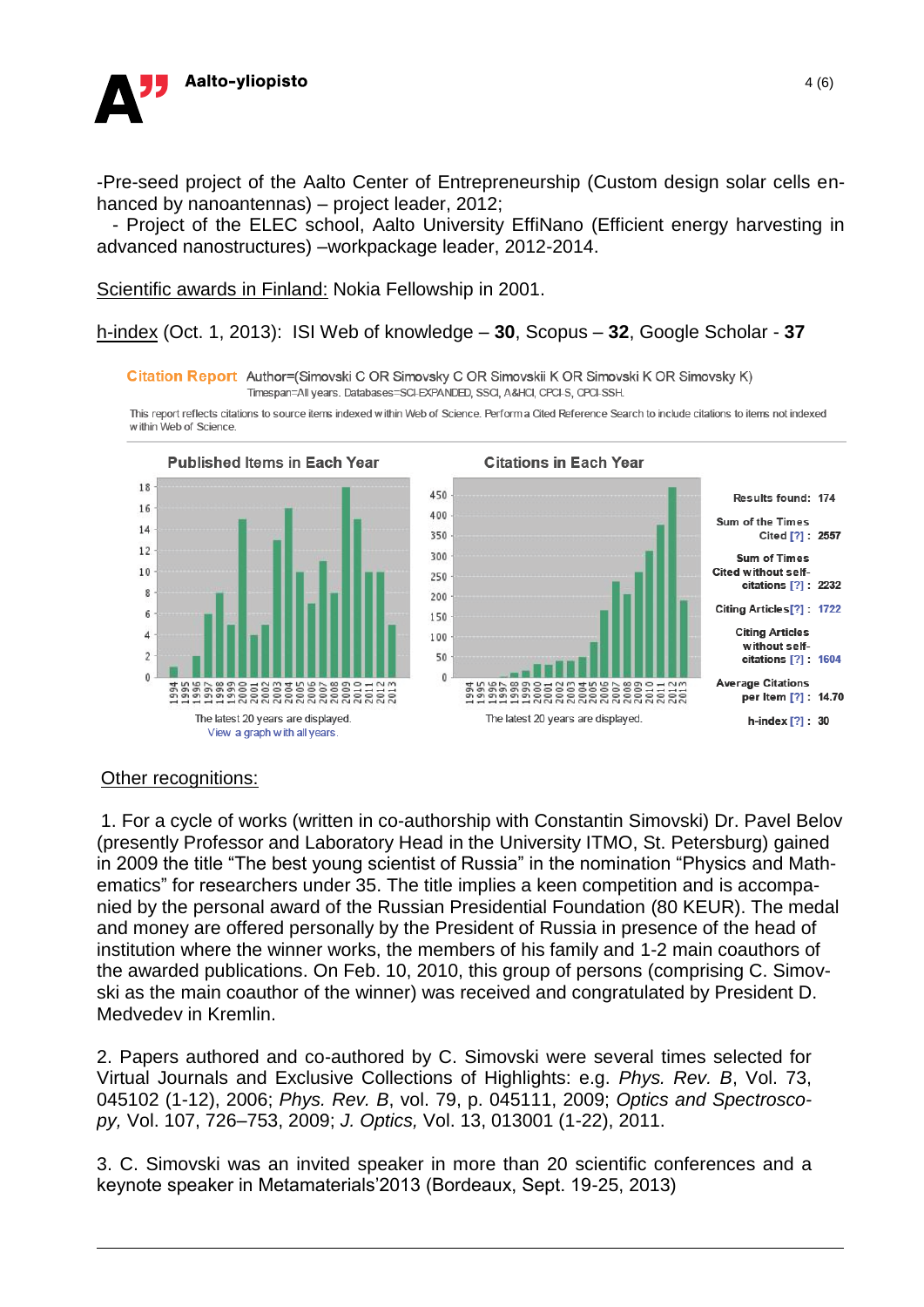

# **SERVICE AND PROFESSIONAL ACTIVITIES**

#### *International academic activities*

- 1. Royal Technological Institute of Stockholm:
	- visiting scientist in 1998, in 1999, in 2000, in 2001,
- visiting professor in 2002.
- 2. Université Jean Monnet, St. Etienne, France:
- visiting professor in 2000, in 2002, in 2003, in 2004, in 2005, in 2006, in 2007.
- 3. Université Pierre et Marie Curie, Paris, France:
- visiting professor in 2000, in 2004.
- 4. Helsinki University of Technology:
- visiting researcher in 2002, in 2004, in 2005, in 2006.
- visiting professor in 2003.
- 5. Zhejiang University:
- visiting professor in 2000, in 2005.
- **Organizing** Member of organizing committee of the 1<sup>st</sup> Seminar on Metamaterials within the frameworks of an annual international conference Days of Diffraction, May 28-31, 2006, St. Petersburg, Russia
- **Session** IEEE Antennas Propagation Symposia: in 2003 (Columbus, OH), *Chair* in 2004 (Monterrey, CA), Progress In Electromagnetic Research: in 2005 (Hangzhou, China), in 2006 (Boston, MA), Days of Diffraction: every year in 2006-2013 (St. Petersburg), Metamaterials: every year (2007 – Rome, 2008 – Pamplona, 2009- London, 2010 - Karlsruhe, 2011 – Barcelona, 2012 - St. Petersburg, 2013 - Bordeaux)
- *Reviewer for* IEEE Antennas Propagation Symposia: in 2003 (Columbus, OH), *Conferences* in 2004 (Monterrey, CA), Days of Diffraction: in 2006-2012 (St. Petersburg, Russia), Metamaterials' 2007 (Rome, Italy), 2008 (Pamplona, Spain), 2009 (London, UK), -2010 (Karlsruhe, Germany), 2012 (St. Petersburg, Russia), 2013 (Bordeaux, France),Optics and Optoelectronics – 2009 (Prague, Czech Republic), 2013 (Prague, Czech Republ Int. Conf. On Nonlinear Optics/ Laser Applications and Theory), ICONO/LAT – 2011 (Kazan, Russia).
- *Referee* Phys. Rev. Letters, Phys. Rev. B, Phys. Rev. E, IEEE Trans. Antennas Propagation, IEEE Trans. Microwave Theory Technique, IEEE Antennas Wireles Propagation Letters, IEEE J. Light-wave Technology, J. Optics (Pure and Applied), J. Physics A, J. Physics D, Optics Letters, Optics Express, Metamaterials, Physics Letters A.